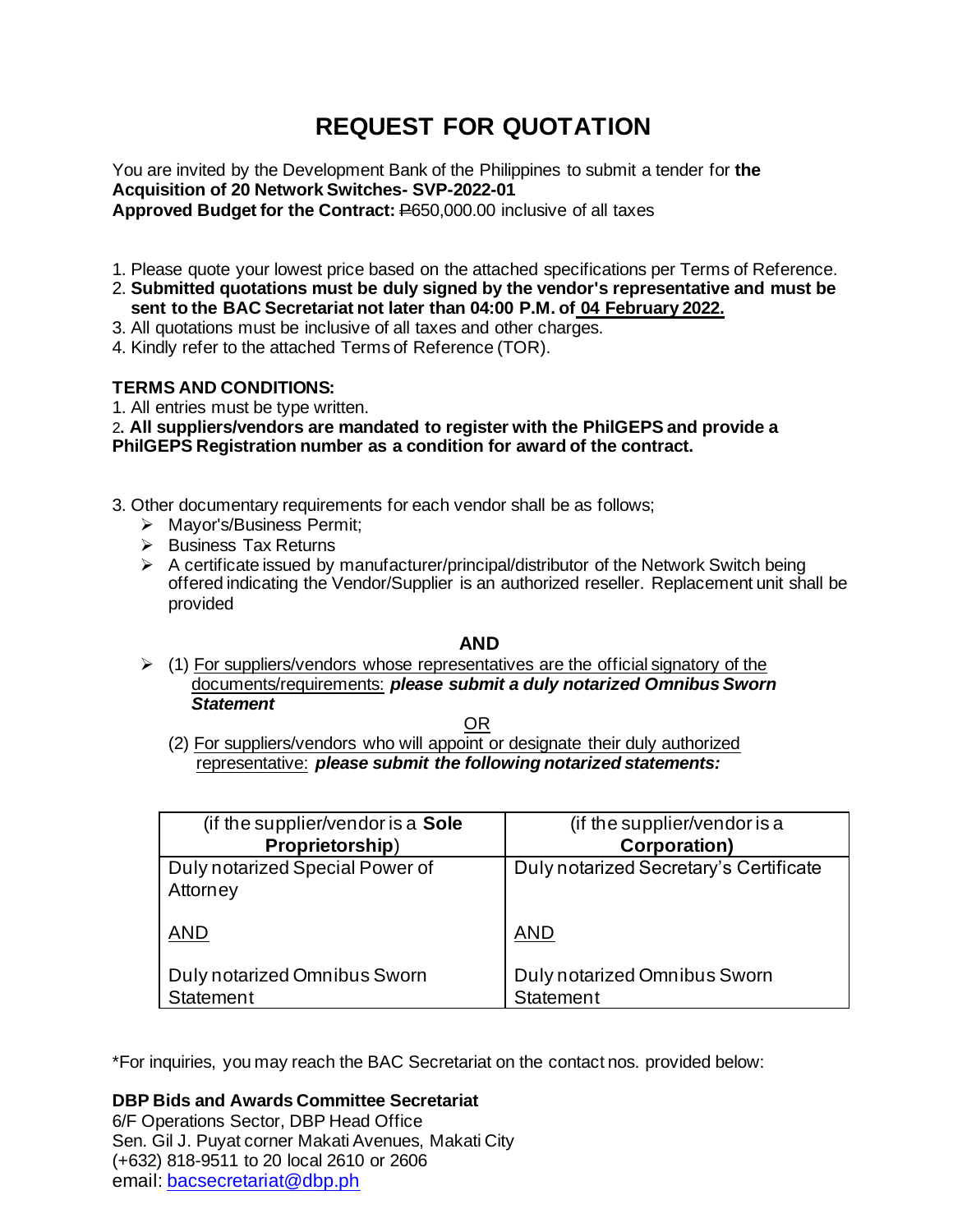# SUPPLY AND DELIVERY OF TWENTY (20) UNITS NETWORK SWITCHES FOR THE DEVELOPMENT **BANK OF THE PHILIPPINES (DBP)**

# APPROVED BUDGET FOR THE CONTRACT: P650,000.00 (Inclusive of Taxes)

## **TECHNICAL SPECIFICATIONS**

#### A. BACKGROUND

The network switches will be used for the replacement of obsolete units in the Head Office Which already reached its end of life support with our vendors.

#### **B. OBJECTIVE**

To acquire twenty (20) units Network Switch from an authorized and qualified Supplier/Vendor.

#### C. NETWORK SWITCH MINIMUM TECHNICAL REQUIREMENTS/SPECIFICATIONS

- 1. With 48 RJ-45 autosensing 10/100/1000 ports
- 2. With 4 fixed Gigabit Ethernet SFP ports
- 3. Duplex: 10BASE-T/100BASE-TX: half or full; 1000BASE-T: full only
- 4. At least 1 dual-personality (RJ-45 or USB micro-B) serial console port
- 5. Throughput of 77.2 Mpps
- 6. Switching capacity of 103 Gbps
- 7. Memory and processor of 799 Mhz, 127 MB flash, 255 MB DDR3 DIMM; Packet buffer size 2.9 MB, dynamically allocated
- 8. Maximum weight of 3.10 kg
- 9. Maximum dimensions of 17.44(w) x 10.00(d) x 1.75 (h) in. (1U height)
- 10. Can be mounted in an Electronic Industries Alliance (EIA) standard 19-inch telco rack or equipment cabinet
- 11. 99 Mb Latency < 7.4 µs (LIFO 64-byte packets)
- 12. 999 Mb Latency < 2.3 µs (LIFO 64-byte packets)
- 13. MAC address table size of 15999 entries
- 14. Has the latest available switch management tool/software, command-line interface, and Web browser configuration menu

## D. DELIVERY

- 1. The delivery period must be within forty-five (45) days upon receipt of the Purchase Order (PO) / Notice of Award (NOA)
- 2. All units must be delivered at DBP Head Office, Makati Avenue Cor. Sen. Gil Puyat Avenue, Makati City, Philippines

#### E. WARRANTY

The duration of the warranty must be 10 years to be covered by paper warranty. Service unit shall be provided.